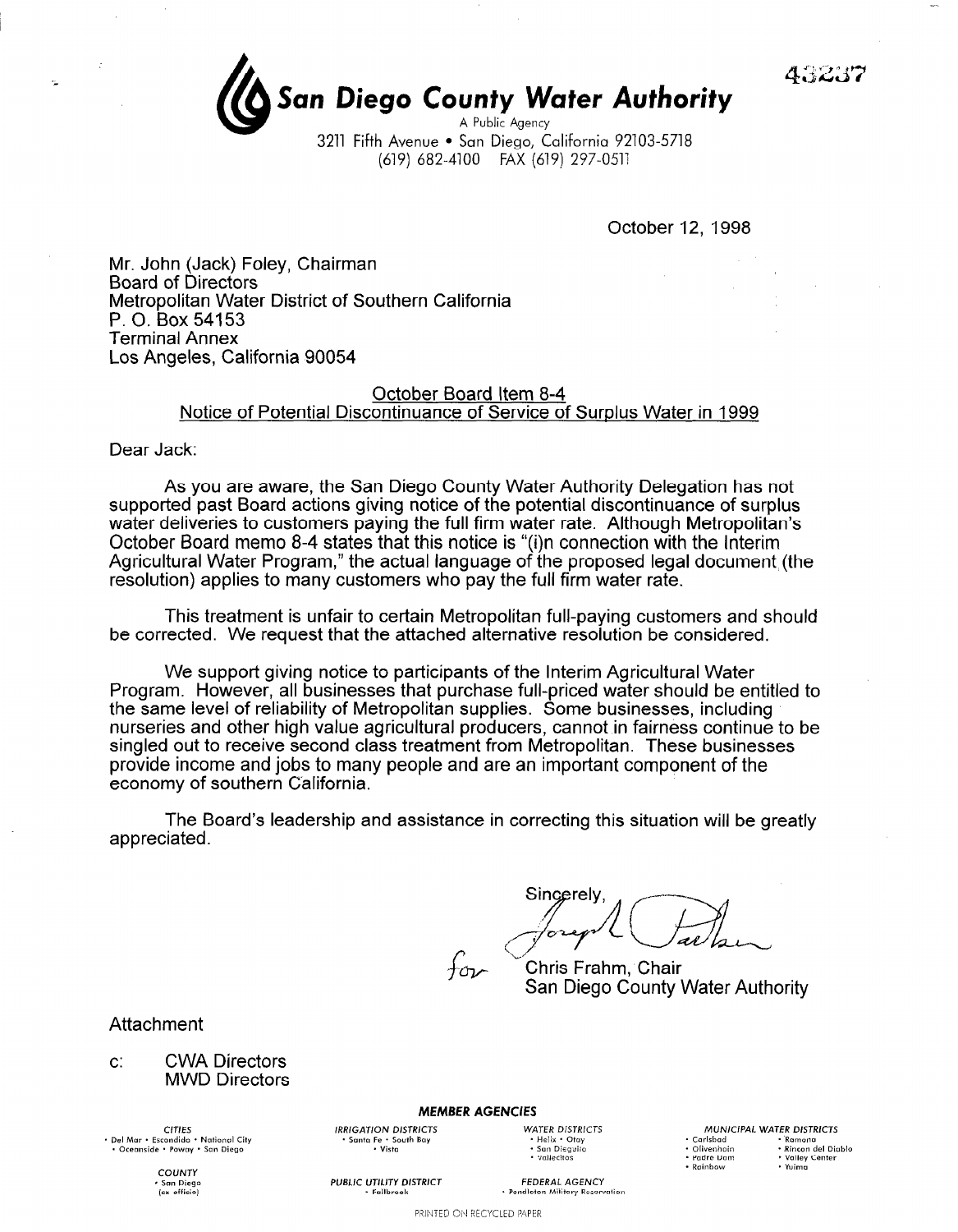## Proposed Changes

## RESOLUTION OF THE BOARD OF DIRECTORS OF THE METROPOLITAN WATER DISTRICT OF SOUTHERN CALIFORNIA DIRECTING THE GIVING OF NOTICE OF POTENTIAL DISCONTINUANCE OF SERVICE OF SURPLUS WATER IN 1999-2000

Whereas, an earthquake, other catastrophe, or unforeseen events could cause a shortage of water in Metropolitan's service area in the future; and

Whereas, the State's ability to reliably meet Metropolitan's annual requirements for State Water Project supplies requires continued resolution of longstanding Bay/Delta issues through the initiated State Federal (CalFED) environmental decision-making process; and

Whereas, until a long-term resolution of Bay/Delta issues is achieved, State Water Project operating requirements in the Bay/Delta could result in curtailed water deliveries and the potential for future water supply shortages; and

Whereas, if there is insufficient precipitation during the winter of any future year, the State Water Project water supply could be inadequate to meet the demands of contractors of the Project; and

Whereas, under Section 132 of the Metropolitan Water District Act, whereas, under section  $132$  of the metropolitan water  $P$  is included  $R$ . metropolitan may serve surprus water if such water is in ex-

Whereas, heretofore water for agriculture has been supplied on the whereas, heretotore water to agriculture has been supplied on the notice required of the notice required of the no condition that such supply can be discontinued subject to the giving of the notice required<br>by said Section 132; and

 $\mathbb{R}^2$  of the Metropolitan  $\mathbb{R}^2$  of the Metropolitan Water District Act requires that  $\mathbb{R}^2$ whereas, section  $132$  or the metropolitan water District Act requires that Metropolitan give the purchaser or user of surplus water one year's written notice that<br>Metropolitan will discontinue the supply of surplus water; and

Whereas, it is possible that Metropolitan will not have available for delivery water that is surplus to the municipal and domestic needs or requirements within Metropolitan; and

Whereas, pursuant to the Interim Agricultural Water Program approved by Metropolitan on May 10, 1994, in a water shortage agricultural water deliveries may be cut back up to 30 percent prior to imposition of mandatory targets for firm deliveries; and

Whereas, pursuant to the Interim Agricultural Water Program approved by  $\mathcal{P}_\text{max}$